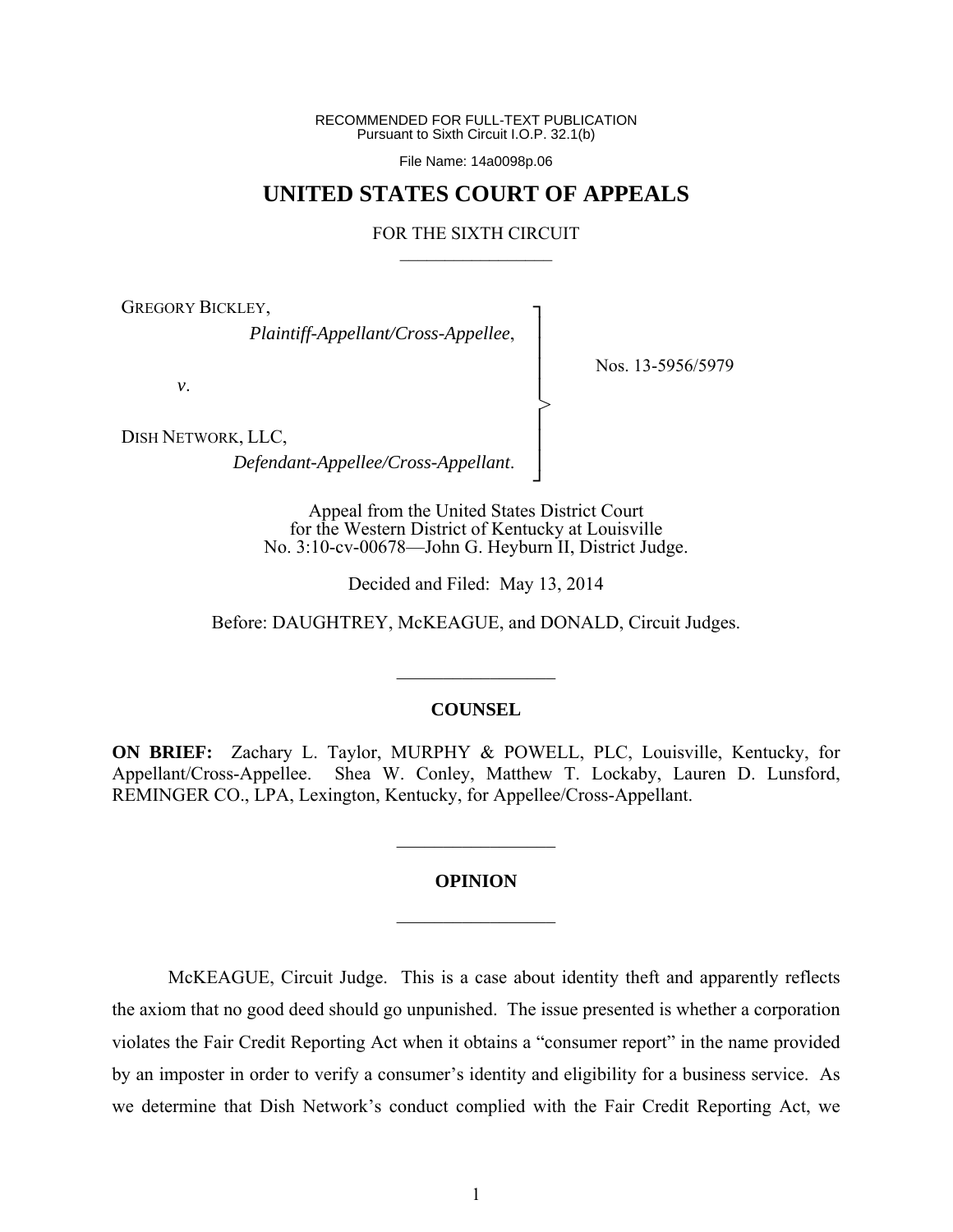**AFFIRM** the district court's grant of summary judgment on the related claims. We also **AFFIRM** the district court's entry of judgment on Dish's counterclaim for abuse of process.

### **I. FACTS**

On October 7, 2009, American Satellite, an independent, third party retailer of satellite television services for Dish Network ("Dish"), received a phone call from a potential consumer interested in obtaining satellite television. For reasons that are not clear from the record, the initial caller, Patrice Louis, was unable to open an account. She then placed her "cousin," who purportedly resided in the same household, on the phone. This second person, who identified herself as "Gregina Dickley,"**<sup>1</sup>** provided the American Satellite representative with what she claimed to be her social security number. In actuality, the number belonged to Gregory Bickley, the plaintiff in the present case. Dickley was an identity thief, and Bickley would have been the victim, but for the actions taken by American Satellite.

The American Satellite representative then inputted Dickley's name and social security number into an interface that connects to three credit reporting agencies: Equifax, Experian, and TransUnion. The agencies followed a "waterfall" process as they attempted to cross-verify that the information matched. The basic process was as follows: the first agency assessed whether the social security number corresponded to the consumer's name. If a match was found, in this instance by Equifax, it would inform American Satellite that the person was "Approved;" but if the search revealed a "Declined No Hit" response, Equifax would send the consumer's information to a second agency, Experian, to run the information through a similar crossverification process. If this second search also returned a "Declined No Hit" response, Experian would forward the information to a third credit agency, TransUnion, which would run the information through its databases. If TransUnion also returned a "Declined No Hit" response, it would forward this final determination to the requesting company.

In the present case, TransUnion responded to the American Satellite representative with "Declined No Hit." This indicated that, following the "waterfall" process, all three credit agencies—Equifax, Experian, and Transunion—had been unable to find a positive match based

**<sup>1</sup>** <sup>1</sup>This name is also referenced by some of the documents as "Crgringrina Dickley." R. 42-2, Decision Detail Report, PageID # 469.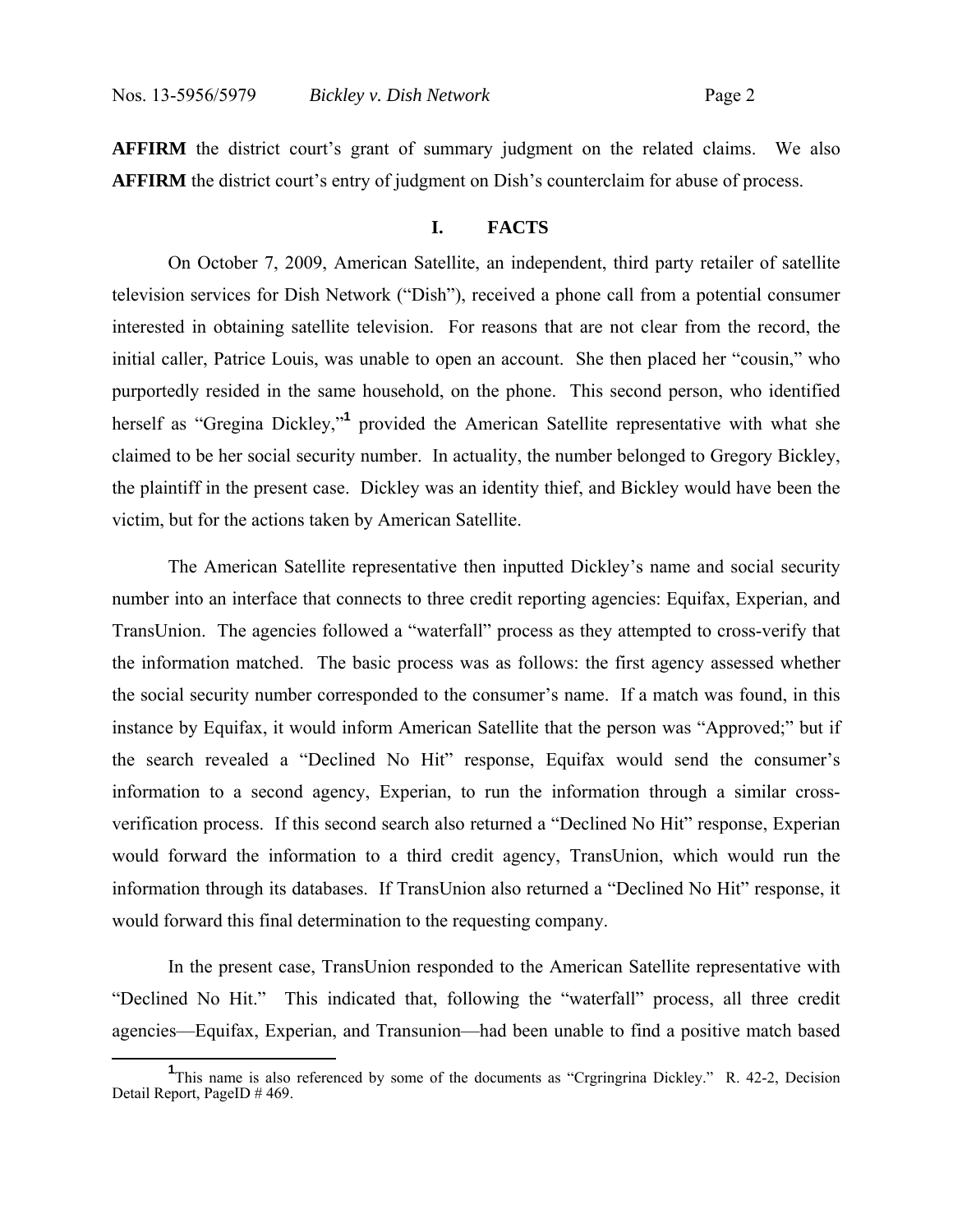on the information provided. After receiving the TransUnion notification, American Satellite informed Dickley that her attempt to open a new account had been declined. This short conversation between an identity thief attempting to open an account using fraudulent information and the American Satellite representative provides the humble origins for the present litigation.

On October 20, 2009, Bickley received a credit report indicating that "Dish" had purportedly made an inquiry of some kind under his name. Whether Dish actually made the inquiry or whether the credit report indicated that Dish had made the inquiry because American Satellite contacted the credit agencies using Dish's credit-agency interface is disputed. Regardless, shortly after Bickley learned about the "Dish" inquiry, Dish contacted him and informed him that someone had attempted to open an account in his name. Dish even provided Bickley with a recording of the phone conversation between the American Satellite representative and the identity thief, Dickley.

Almost a year after learning about the "Dish" inquiry, and despite knowing that the inquiry had prevented the theft of his identity, on November 3, 2010, Bickley filed a complaint initiating the present litigation. The complaint alleged that Dish wilfully and negligently violated the Fair Credit Reporting Act ("Fair Credit Act"), 15 U.S.C. § 1681b, by requesting and using his credit report without having a "permissible purpose." Despite this allegation, or perhaps precisely because this allegation hinges on the existence of a "permissible purpose," neither the complaint nor the amended complaint make *any mention* of the attempted identity theft*.* When asked at his deposition whether the identity theft, which triggered the credit inquiry in the first place, was an important aspect to this case, Bickley responded, "Possibly. I'm not too sure." R. 36-2, Bickley Dep. at 87, PageID # 306. We are not so lukewarm, and find the conspicuous underdevelopment of this key factual detail in Bickley's complaint *and* in the briefs bordering on deceitful.

Not content with merely alleging a statutory violation, Bickley also contended in the complaint that Dish intentionally inflicted emotional distress through its conduct. That is, Bickley alleged that, despite having more than one dozen other credit inquiries on his report, he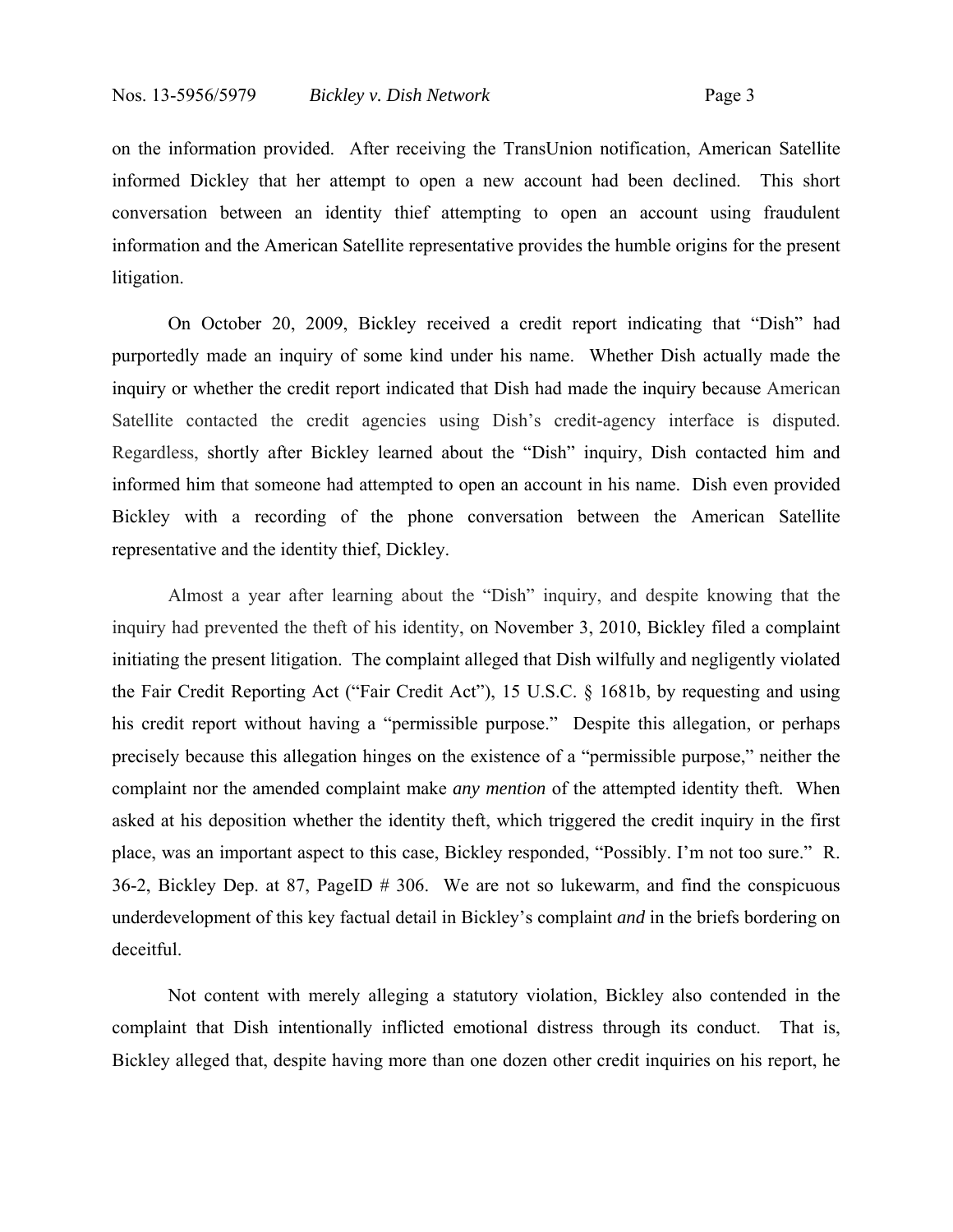"suffer[ed] severe mental and emotional distress, anguish, humiliation, and loss of privacy"**<sup>2</sup>** because Dish allegedly received a consumer report that enabled it to prevent the theft of Bickley's identity.

Following Bickley's complaint, Dish filed a counterclaim for abuse of process. Dish contended that Bickley lacked good faith in bringing his Fair Credit Act claim because he knew that the credit score inquiry had actually been undertaken by American Satellite, not Dish, and that any indication that Dish had made the inquiry was due to the fact that American Satellite contacted the credit agencies using Dish's credit-agency interface. Dish also argued that Bickley had brought suit against it, instead of American Satellite, which was then defunct, in order to extort settlement money. Dish subsequently moved for summary judgment on all of Bickley's claims and further requested that the district court enter a default judgment in its favor or, in the alternative, grant summary judgment on its counterclaim because Bickley had failed to answer or respond. Bickley contested the motion for summary judgment and, in turn, moved for judgment on the pleadings with regard to Dish's counterclaim.

The district court granted Bickley's motion for judgment on the pleadings with regard to the abuse of process claim, as well as Dish's motion for summary judgment on the Fair Credit Act claims. Bickley then moved the court to reconsider, and after granting an extension of time for additional discovery, the district court affirmed the original grant of summary judgment for Dish on the Fair Credit Act claims. Bickley now appeals the grant of summary judgment, and Dish has cross-appealed the entry of judgment on the pleadings as to Dish's abuse of process counterclaim.

## **II. ANALYSIS**

We review the district court's grant of summary of judgment *de novo*. *Newell Rubbermaid, Inc., v. Raymond Corp.*, 676 F.3d 521, 526 (6th Cir. 2012). When reviewing such a grant, we draw all inferences in the light most favorable to the nonmoving party and assess whether the "record taken as a whole could not lead a rational trier of fact to find for the nonmoving party." *Matsushita Elec. Indus. Co. v. Zenith Radio Corp.*, 475 U.S. 574, 587 (1986). In

**<sup>2</sup>** <sup>2</sup>Bickley made similar allegations against the credit agency Equifax. The district court dismissed these claims following notice of a settlement.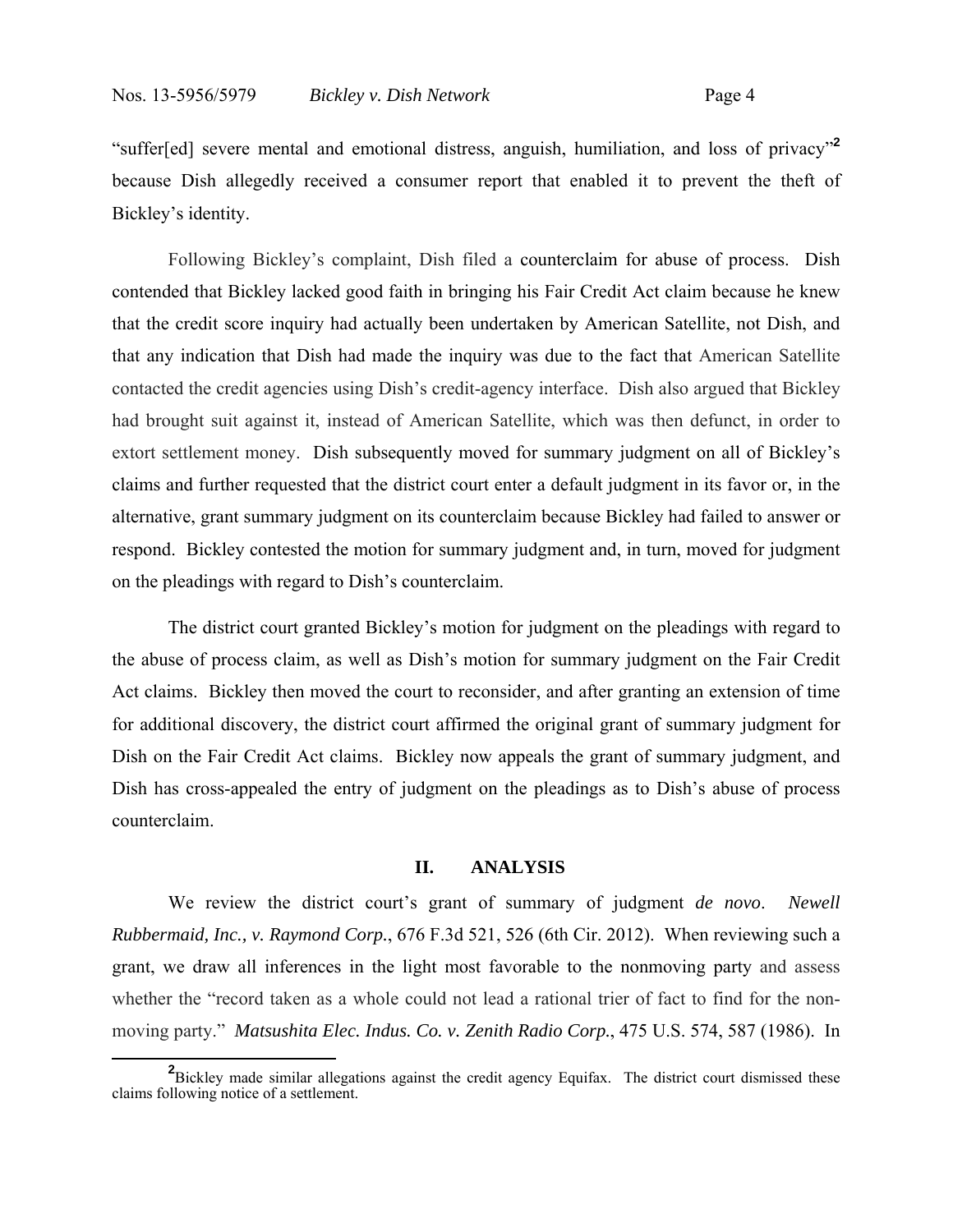other words, summary judgment is appropriate "if the movant shows that there is no genuine dispute as to any material fact and the movant is entitled to judgment as a matter of law." Fed. R. Civ. Pro. 56(a).

The Fair Credit Reporting Act of 1970, 15 U.S.C. § 1681, is designed to accomplish dual goals: "to promote efficiency in the Nation's banking system and to protect consumer privacy." *TRW Inc. v. Andrews*, 534 U.S. 19, 23 (2001); *see also* 15 U.S.C. § 1681(a)(4). Towards this end, the Fair Credit Act regulates the permissible uses of "consumer reports," which summarize credit history and credit worthiness, *see* 15 U.S.C. § 1681b, and creates a private right of action allowing injured consumers to recover for negligent and willful violations of the Fair Credit Act. *See* 15 U.S.C. § 1681n (willful violations); 15 U.S.C. § 1681o (negligent violations).

Bickley has brought claims against Dish under both 15 U.S.C. § 1681n and § 1681o. To maintain a claim for improper use of a credit report, the plaintiff must prove that the defendant acted with the specified level of culpability.**<sup>3</sup>** The plaintiff must also show three elements: "(i) that there was a 'consumer report' within the meaning of the statute; (ii) that the defendant used or obtained it; *and* (iii) that the defendant did so without a permissible statutory purpose." *Godby v. Wells Fargo Bank, N.A.*, 599 F. Supp. 2d 934, 937 (S.D. Ohio 2008); *Phillips v. Grendahl*, 312 F.3d 357, 364 (8th Cir. 2002) *abrogated on other grounds by Safeco Ins. Co. of Am. v. Burr*, 551 U.S. 47 (2007). If Bickley fails to demonstrate any element of this analysis, the Fair Credit Act claim must fail. We address each element in turn.

### 1) *Was there a "consumer report" within the meaning of the statute?*

The district court sustained Dish's motion for summary judgment after determining that Bickley had failed to show enough evidence that Dish received a "consumer report" under the Fair Credit Act. A "consumer report" is defined as the following:

The term "consumer report" means any written, oral, or other communication of any information by a consumer reporting agency bearing on a *consumer's credit worthiness, credit standing, credit capacity, character, general reputation,* 

**<sup>3</sup>** <sup>3</sup>Dish raises a number of defenses on appeal, such as arguing that it did not have an agency relationship with American Satellite and that insufficient evidence has been presented that it had the requisite mental state. We do not address these arguments because we find the presence of a "permissible purpose" to obtain a credit report to be dispositive.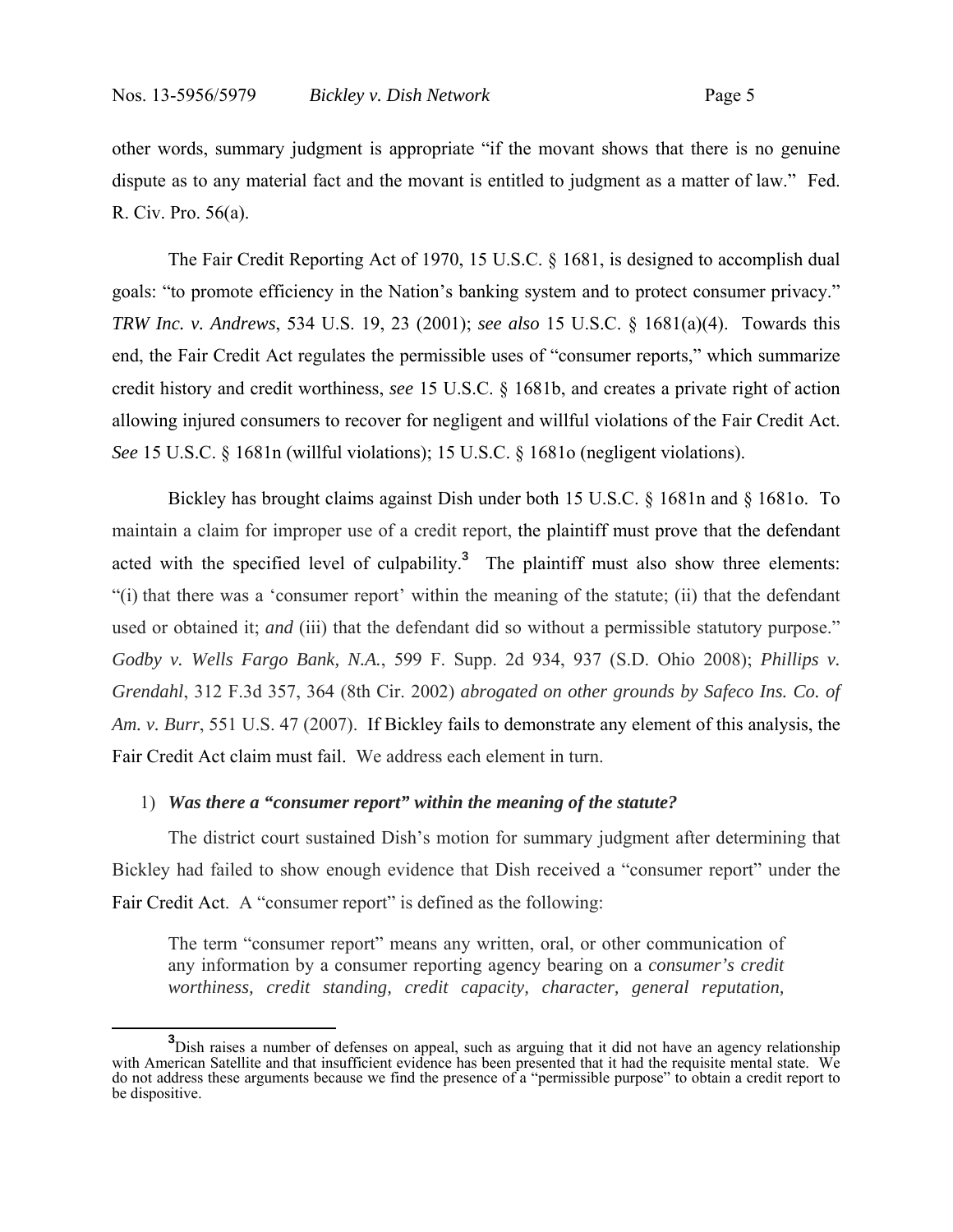*personal characteristics, or mode of living* which is used or expected to be used or collected in whole or in part for the purpose of serving as a factor in establishing the consumer's eligibility for--

(A) credit or insurance to be used primarily for personal, family, or household purposes;

(B) employment purposes; or

(C) any other purpose authorized under section 1681b of this title.

15 U.S.C. § 1681a(d)(1) (emphasis added). Bickley contests the district court's determination that Dish did not receive a "consumer report." Although there is compelling evidence that American Satellite contacted the credit agencies using Dish's credit-agency interface, and that Dish only accessed Bickley's "consumer report" when it investigated and provided discovery responses in the present case, "at the summary judgment stage the judge's function is not himself to weigh the evidence and determine the truth of the matter but to determine whether there is a genuine issue for trial." *Anderson v. Liberty Lobby, Inc.*, 477 U.S. 242, 249 (1986).

Bickley points to several different pieces of evidence as proof that Dish obtained a "consumer report." (1) Bickley's "credit report" from Equifax indicates that "Dish Network" made an "inquiry"<sup>4</sup> on October 7, 2009. (2) Internal records from Equifax vaguely indicate that Dish made an "identification inquiry" and a "credit report inquiry" on October 7, 2009. (3) An email from counsel for Equifax indicates that Dish received only "header" information on October 7, 2009. (4) A report produced by Dish during discovery and titled the "Decision Detail Report," which was purportedly created on October 7, 2009, shows Bickley's Echostar Risk number, which is discussed further *infra*. (5) On the motion to reconsider the grant of summary judgment, Bickley presented to the district court an interrogatory response from Equifax, which provides, "[o]n or about October 7, 2009, Dish Network requested a consumer report from Equifax for an individual that Dish Network identified as Crgringrina Dickley . . . . Equifax provided Dish Network with a copy of Plaintiff's credit file because the file contained a matching social security number and address."

**<sup>4</sup>** <sup>4</sup>While the parties and the credit agencies may refer to some of these documents as "inquiries," "credit" reports," or "consumer reports," the term "consumer report" has legal significance and is statutorily defined. We, therefore, look at the contents of the reports themselves to assess whether they reach the threshold established in 15 U.S.C. § 1681a(d)(1), rather than conclusorily determining that something is a "consumer report" based upon the parties' idiosyncratic and self-serving nomenclature.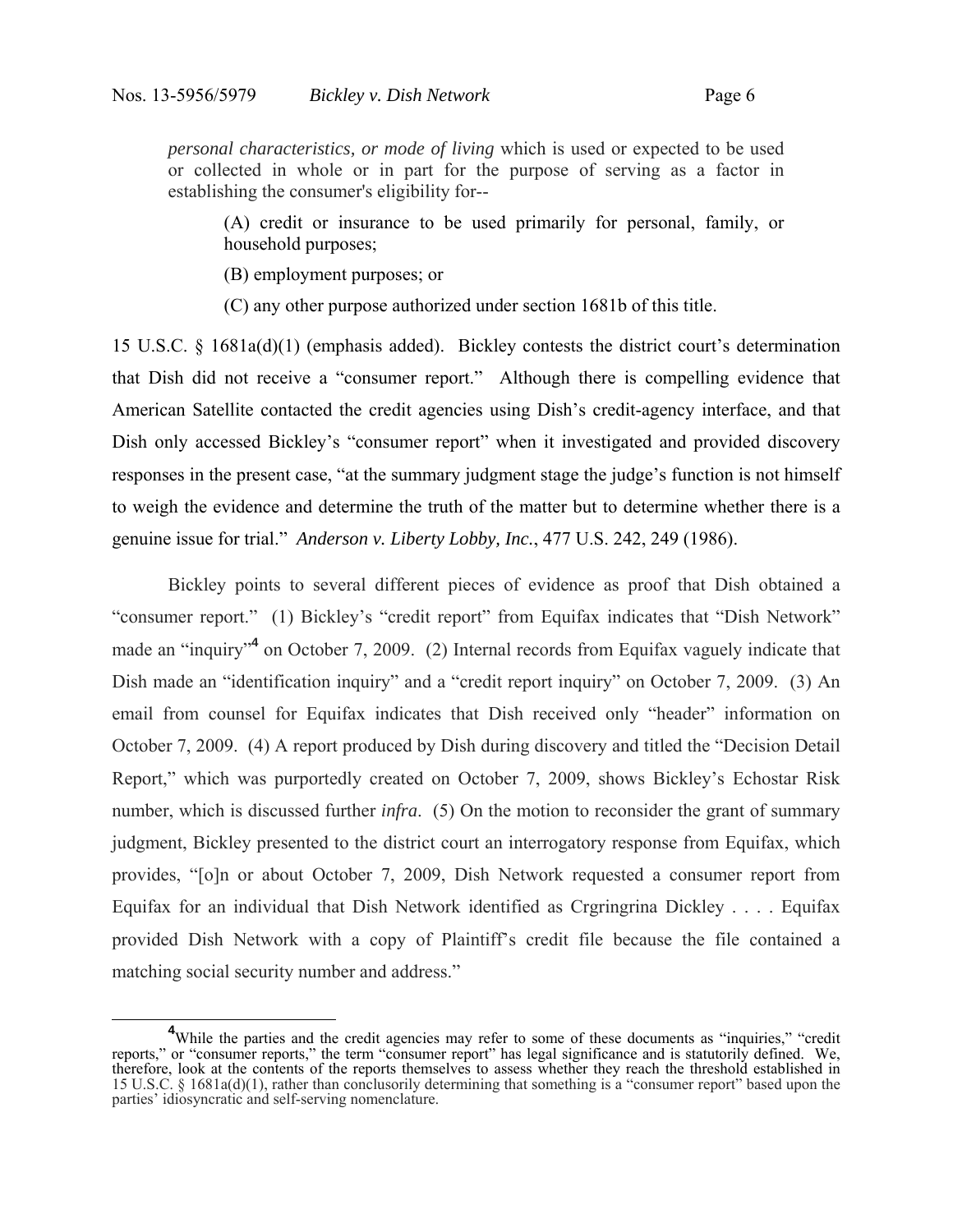While we agree with the district court that the credit inquiries resulting in a "Declined No Hit" response  $(1 \& 2)$  and that the ambiguously termed "Header Information"  $(3)$  are not "consumer reports," the Decision Detail Report (4) appears to be a consumer report. Both parties acknowledge that the Decision Detail Report contains an "Echostar Risk" number, which is "based on the number of consumer initiated inquiries in the past 12 months, length of time bank revolving accounts have been opened, length of time accounts have been opened, and the percent of accounts opened in the past 24 months versus total accounts reported in the past 12 months." R. 42-2, Decision Detail Report, PageID # 471. The Echostar Risk number clearly has bearing on a consumer's credit worthiness, and therefore is a "consumer report" as defined under 15 U.S.C.  $\S$  1681(d).<sup>5</sup> As to when Dish allegedly received the report, under the "Summary Section," the document states, "Date Created 10/07/2009." This is the same date that Dickley attempted to fraudulently open a Dish account. In addition to the Decision Detail Report, Equifax's admission (5) that it "provided Dish Network with a copy of Plaintiff's credit file" also suggests that Dish might have been provided a "consumer report." *See* R. 37-1, Picchione Dep. at 35-36, PageID # 360–61.

Taken altogether, there is sufficient evidence for a rational trier of fact to find that there was a "consumer report" within the meaning of the statute, meaning that Bickley has satisfied the first element of his claim for improper use of a credit report.

## 2) *Did Dish "use or obtain" the "consumer report"?*

 $\overline{a}$ 

We next turn to the "use or obtain" element. This is more easily disposed of. The district court found that Dish "use[d] or obtain[ed]" a "consumer report." *See* R. 56, Op. & Order, at 7 n.7, PageID # 578. Dish does not contest this allegation on appeal, *see* Def. Br. at 17, and even if it did, the aforementioned evidence in the record creates a genuine issue of material fact

<sup>&</sup>lt;sup>5</sup>The District Court also concluded that the Decision Detail Report might be a "consumer report," but nonetheless found that that the Decision Detail Report was "irrelevant" to the litigation because Bickley had "not contest[ed] that Dish Network only accessed [the Decision Detail Report] the day before the deposition." The determination that the issue was uncontested is not borne out by the record. Bickley spent several pages of his "Opposition to Dish Network's Motions for Default and Summary Judgment," which was presented to the district court, arguing that Dish Network had previously received Bickley's "consumer report." Bickley also attached the Decision Detail Report as an exhibit to his motion. While Bickley certainly could have been clearer as to when Dish Network obtained his "consumer report"—one might even argue that his language is purposefully opaque—we cannot say that he conceded that the Decision Detail Report was only accessed one day before the deposition.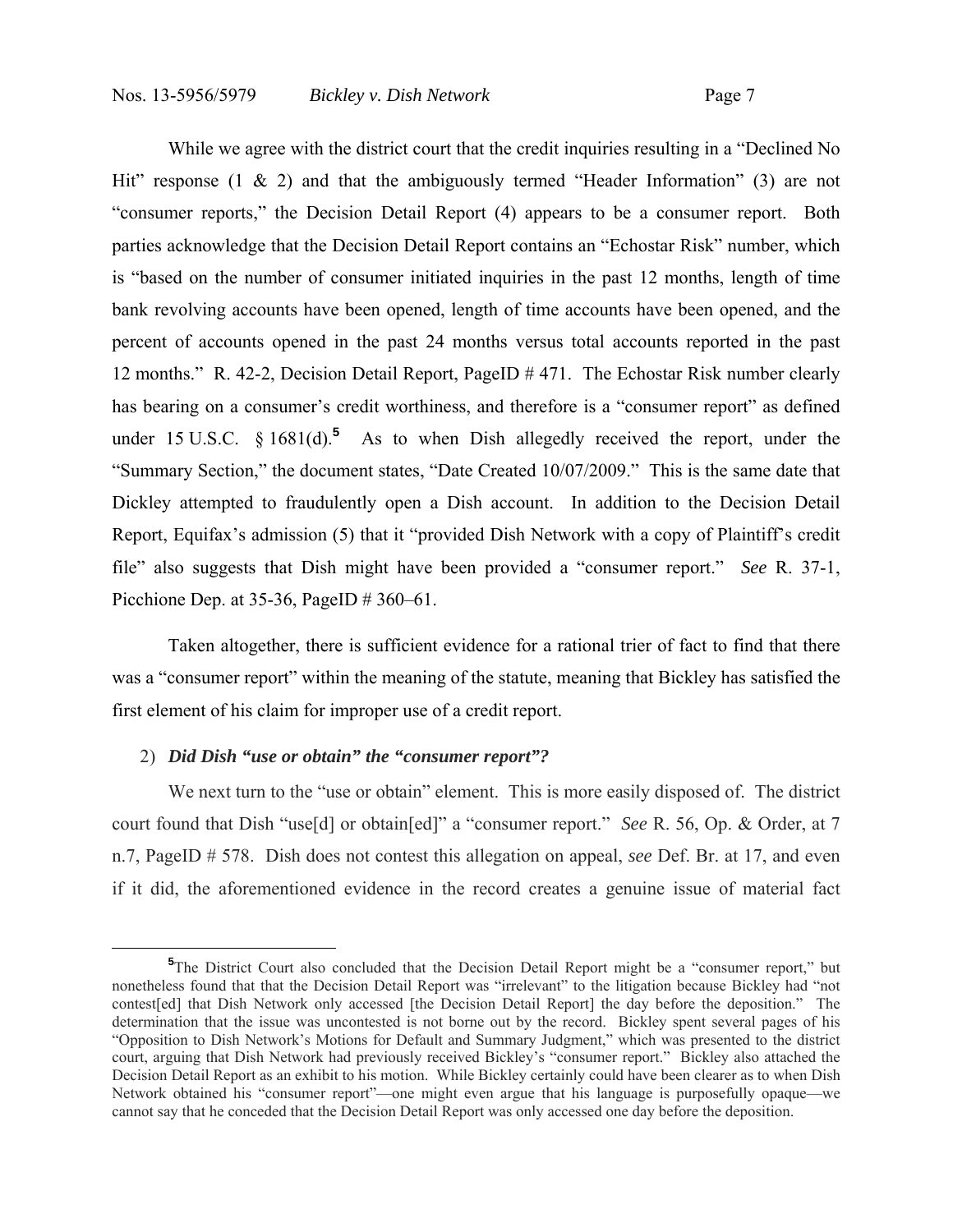regarding whether Dish obtained Bickley's "consumer report" on October 7, 2009. Thus, the second element is also established.

### 3) *Did Dish use the "consumer report" without a permissible statutory purpose?*

The final and dispositive question presented is whether Dish used the alleged "consumer report" without a permissible statutory purpose.**<sup>6</sup>** Under the Fair Credit Act, any consumer reporting agency may furnish a "consumer report" to a person that it has reason to believe will use the information for one of several permissible purposes detailed in 15 U.S.C. § 1681b. One such "permissible purpose" arises when the person "otherwise has a legitimate business need for the information . . . in connection with a business transaction that is initiated by the consumer." 15 U.S.C. § 1681b(a)(3)(F)(i). Accordingly, we first look into whether there was a legitimate business need, and second whether it was in connection with a business transaction initiated by the consumer.

## *i. Was there a legitimate business need?*

Dish contends that it had a legitimate need: "verifying the identity and qualification of the caller for satellite television service." Def. Br. at 20. While this is an issue of first impression before this circuit, like the district court, we are persuaded that verifying the identity of a consumer and assessing his eligibility for a service is a "legitimate business need," and therefore constitutes a permissible statutory purpose. It also seems beyond dispute that a "legitimate business need" exists to prevent identity theft.

Bickley presents multiple arguments on appeal as to why Dish did not have a "legitimate business need." 15 U.S.C.  $\S$  1681b(a)(3)(F)(i). None of them are compelling, nor are they supported by the case law. Beginning with the statutory terms, the term "legitimate business" needs" refers to the person who has requested the report—in this instance, it refers to Dish—not to the consumer. *See Pappas v. City of Calumet City*, 9 F. Supp. 2d 943, 949 (N. D. Ill. 1998);

**<sup>6</sup>** The parties hotly contest whether American Satellite or Dish requested the "consumer report." We assume for purposes of our analysis that Dish requested the report, but in either event, our analysis is the same. There is no question that Dickley, the imposter, requested Dish satellite service, albeit through American Satellite. Thus, the issue of whether either company had a "permissible purpose" in requesting the "consumer report" is identical. Both American Satellite and Dish were acting as satellite television service providers. For this reason, we reject Bickley's disingenuous argument that American Satellite, a third-party retailer of Dish services, might have had a permissible purpose in requesting his "consumer report," but not Dish itself.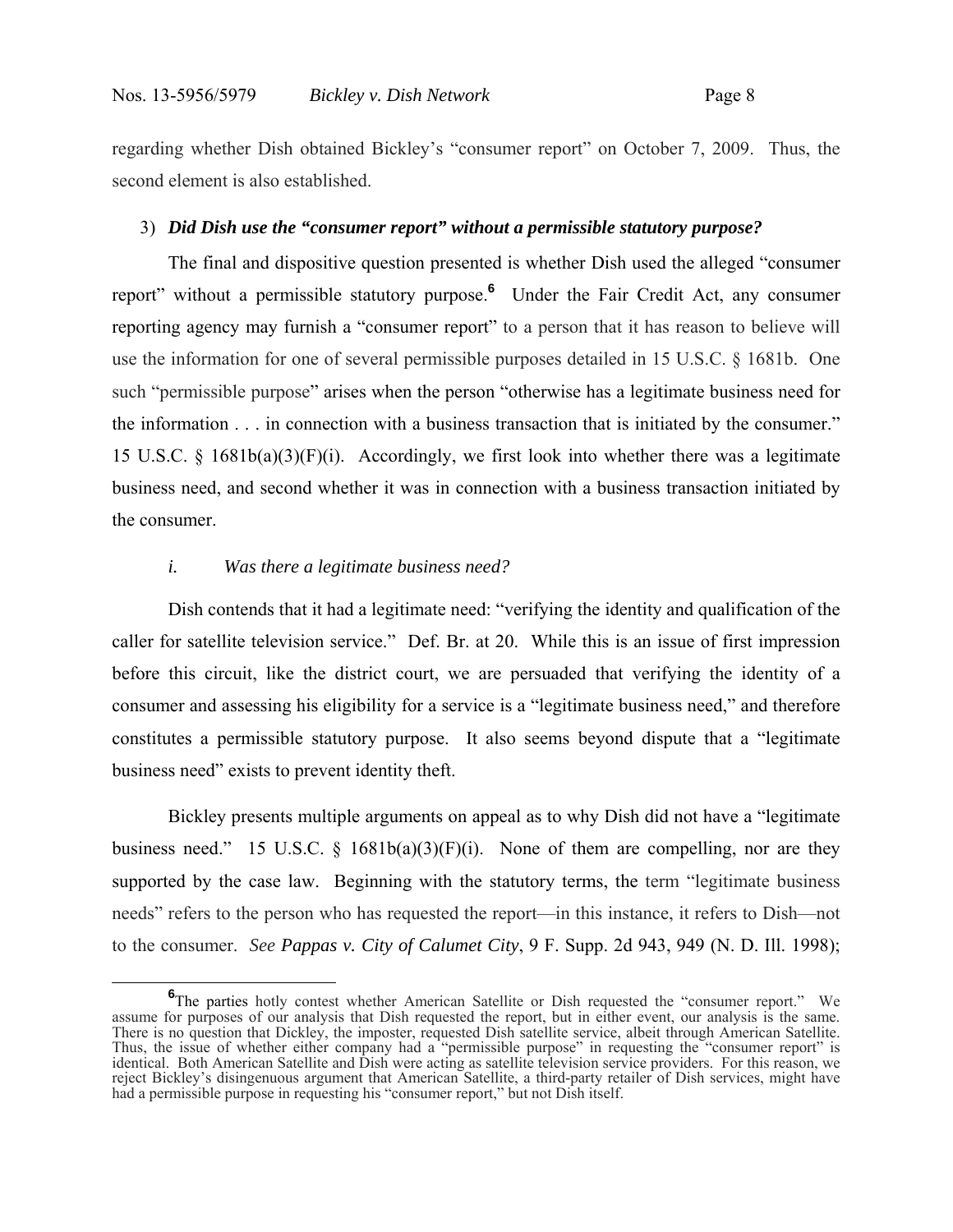*Fernandez v. Retail Credit Co.*, 349 F. Supp. 652, 654–55 (E.D. La. 1972). We thus review whether Dish had a "legitimate business need" for the information.

The case law makes clear that a company has a "legitimate business need" when it assesses a consumer's *eligibility* for a business service. *See Smith v. Bob Smith Chevrolet, Inc.*, 275 F. Supp. 2d 808, 816–17 (W.D. Ky. 2003) ("Congress primarily envisioned consumer reports being disseminated for the purposes of assessing 'eligibility.'"); *Godby*, 599 F. Supp. at 940–41 (similar); FTC Informal Staff Opinion Letter, William Haynes (Mar. 2, 1998) (similar). For example, in *Estiverne v. Sak's Fifth Avenue*, the Fifth Circuit held that a retail store had a "legitimate business need" when it requested a credit report to determine whether or not to accept or reject a consumer's check. 9 F.3d 1171, 1173 (5th Cir. 1993); *accord Ewing v. Wells Fargo Bank*, No. CV11–8194–PCT–JAT, 2012 WL 1844807, \*5 (D. Az. May 21, 2012); *Williams v. AT&T Wireless Services, Inc.*, 5 F. Supp. 2d 1142, 1152 (W.D. Wash. Feb. 23, 1998). Just as the retailer in *Estiverne* had a legitimate business interest in attempting to avoid being defrauded, other service providers, like Dish, have a legitimate interest in confirming that prospective consumers are who they claim to be and are eligible for services. This prevents the corporation from providing services that might not be reimbursed and protects innocent consumers like Bickley whose identity might otherwise be stolen. The case law, thus, points to one inescapable conclusion: Dish had a "legitimate business need" when it allegedly obtained the Bickley's consumer report.

Bickley does not address any of these cases, though many were relied upon by the district court, preferring instead to draw this court's attention to *dicta* in *Andrews v. TRW Inc*., 225 F.3d 1063 (9th Cir. 2000), *reversed on other grounds*, 534 U.S. 19 (2001). *Andrews* focused on whether a credit agency had "reasonable grounds" under 15 U.S.C. § 1681b(a)(3)(A) *for providing a credit report* to an imposter, claiming to be the plaintiff. We are concerned here with whether a business, not a credit agency, had a "legitimate business interest" *in requesting and obtaining* a report under 15 U.S.C. § 1681b(a)(3)(F). Not only are these distinct statutory sections, but they also contain distinct standards on the basis that a credit reporting agency, unlike a regular business, provides a gatekeeper function for sensitive credit information. *See* R. 68, Op. & Order at 7 n.5, PageID # 749. Bickley's attempt to recharacterize the *Andrews*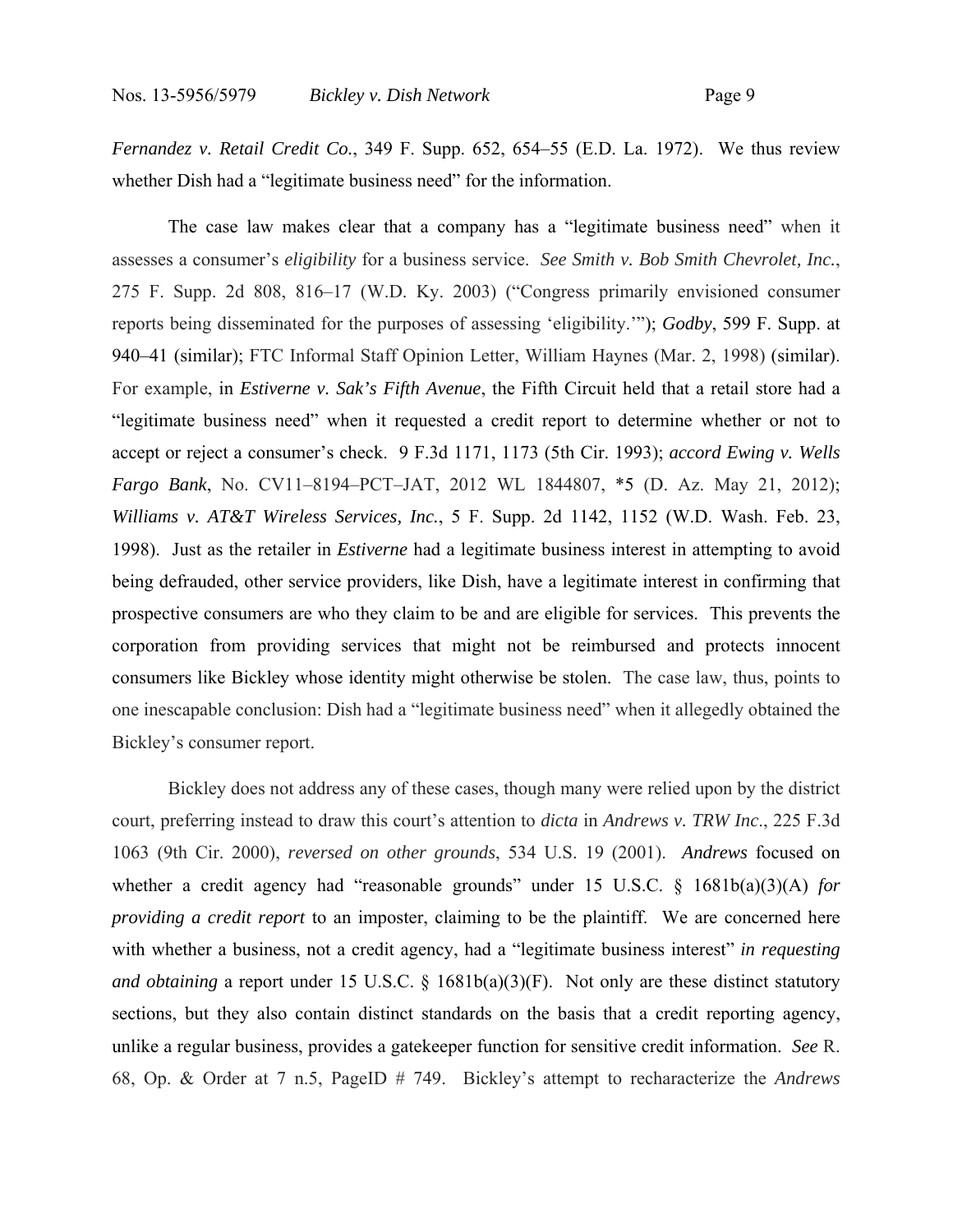holding as focusing on "the legitimate business need" standard is clearly belied by the fact that the words "legitimate business need," or any combination thereof, are never used in the opinion, nor is there *any* discussion on the point. As *Andrews* addressed a different standard and creditagency focused issues, which are not raised here, we do not find the court's *dicta* to be persuasive or relevant to the present inquiry.

Finally, Bickley argues that once Dish received the "Declined No Hit" response, it no longer had any need to request his credit report. But this broadly overstates the case. A "Declined No Hit" response is not the same as a "Fraud Alert" response, which raises the immediate specter of identity theft. From Dish's perspective, it was still dealing with a potential consumer. This is why after receiving the "Declined No Hit" response, the American Satellite representative still discussed other promotions with Dickley; there was not yet a reason to suspect identity theft. We are left then with an initial inquiry and an alleged subsequent request for a "consumer report" that were made on the same day and were for the same purpose. As both requests were prompted by legitimate business needs—specifically, the need to clarify the consumer's identity and to ascertain his eligibility for service—the alleged request for a "consumer report" was supported by a permissible statutory purpose.

In sum, on October 7, 2009, at the time Dish allegedly accessed Bickley's credit report, it believed that he was a potential consumer. Following the relevant case law, Dish had a "legitimate business need" to request his consumer report. We reject the contention that a company, dealing with an imposter purporting to be the consumer, should be held liable when the company attempts in good-faith to verify the consumer's identity and eligibility for commercial services. To hold otherwise would twist the underlying purpose of the statute and punish companies for preventing identity theft.**<sup>7</sup>** The Fair Credit Act was not intended to be used as a sword against businesses protecting consumers' identities, and we decline to grant such a weapon to a party as litigious and seemingly insensible of the benefit that he has received as Bickley.

<sup>&</sup>lt;sup>7</sup> Even Bickley acknowledges that the October 7, 2009 inquiry was undertaken to verify the consumer's identity in a transaction purportedly initiated by the consumer. R. 36-2, Bickley Dep., PageID # 307–08.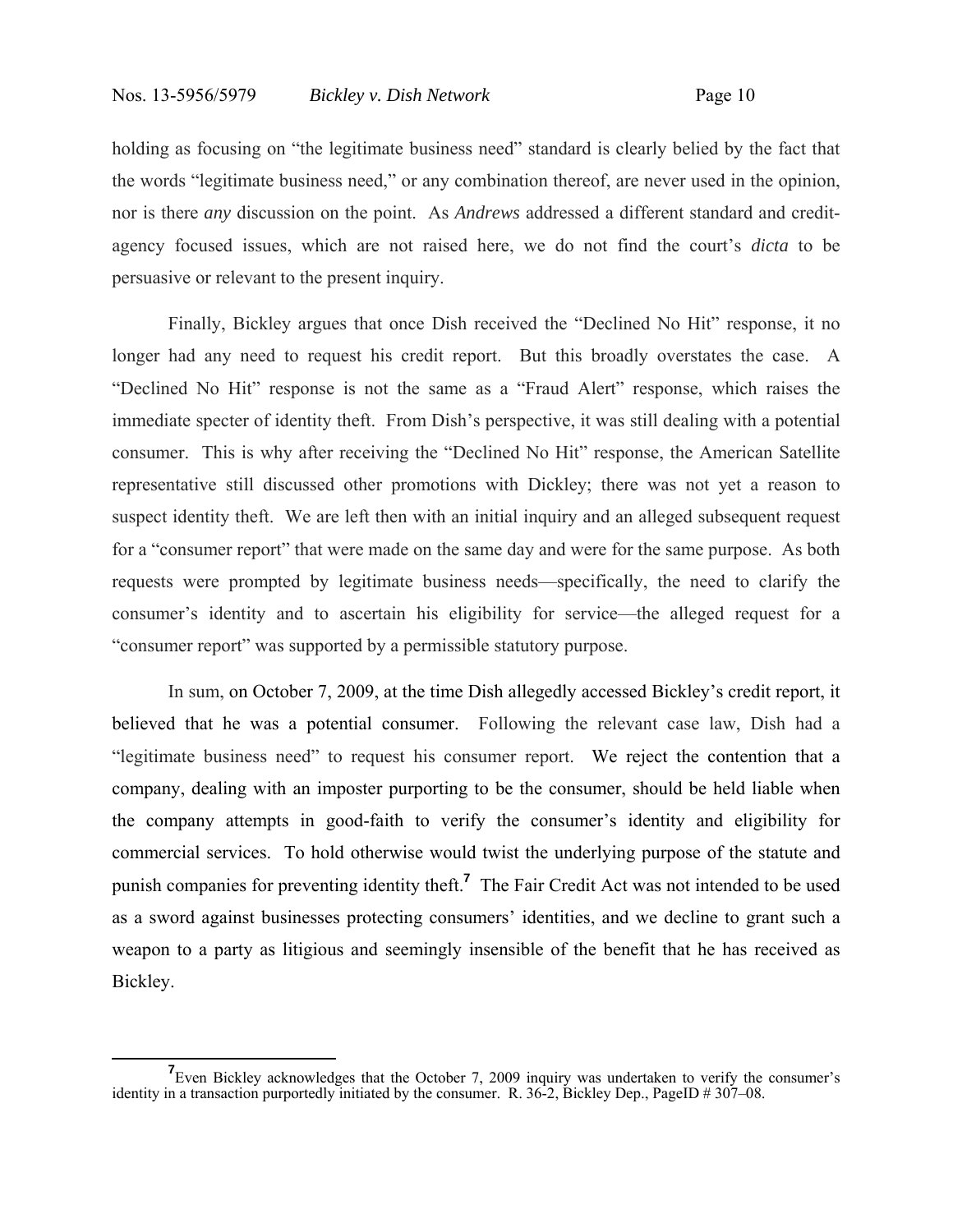## *ii. Was this business transaction initiated by the consumer?*

Bickley next contends that he did not "initiate" the business transaction with Dish, and therefore, that it cannot be said that Dish "otherwise ha[d] a legitimate business need for the information—in connection with a business transaction that is initiated by the consumer." 15 U.S.C. § 1681b(a)(3)(F)(i). We reject such a hollow argument. Bickley is suggesting that Dish violated the statute when it attempted to verify that it was in compliance with the statute by ensuring that the transaction had in fact been initiated by the consumer. This cannot be accurate, which is perhaps why there is, unsurprisingly, *no* case law to support the position. The requirement that a consumer "initiate" a business transaction is designed to protect a consumer's privacy and credit-related data by preventing companies from running credit checks that are unrequested by the consumer. It is readily apparent that such malfeasance did not occur in the present case. To the contrary, by executing a cross-verification process, Dish safeguarded the integrity of Bickley's data and identity.

Bickley's reading of the statute blithely ignores that a consumer did initiate the transaction, and that Dish believed in good faith that Bickley was "the consumer." It also overlooks that Dish's alleged conduct *conferred a benefit* to Bickley. He did not become the victim of identity theft precisely because of Dish's precautions. Other courts have noted that it is reasonable to "infer the consumer's implicit waiver or consent" where the business' conduct "is exactly the sort of thing the Fair Credit Act seeks to promote." *TransUnion Corp. v. F.T.C.*, 8 F.3d 228, 234 (D.C. Cir. 1996); *see also Smith*, 275 F. Supp. 2d at 817 ("Congress intended to allow access to a consumer report either when that access would benefit a consumer or would facilitate the collection of a pre-existing debt."). Here, Dish's alleged conduct is perfectly consonant with the underlying purpose of the consumer-initiated business transaction. Dish attempted to protect a consumer, while simultaneously providing a service that is permitted by the Fair Credit Act.

As Dish reasonably believed the transaction was initiated by the consumer, and as Dish's subsequent conduct was undertaken to protect the consumer and pursue a legitimate business need, we conclude that Dish had a "legitimate business need" for the information and a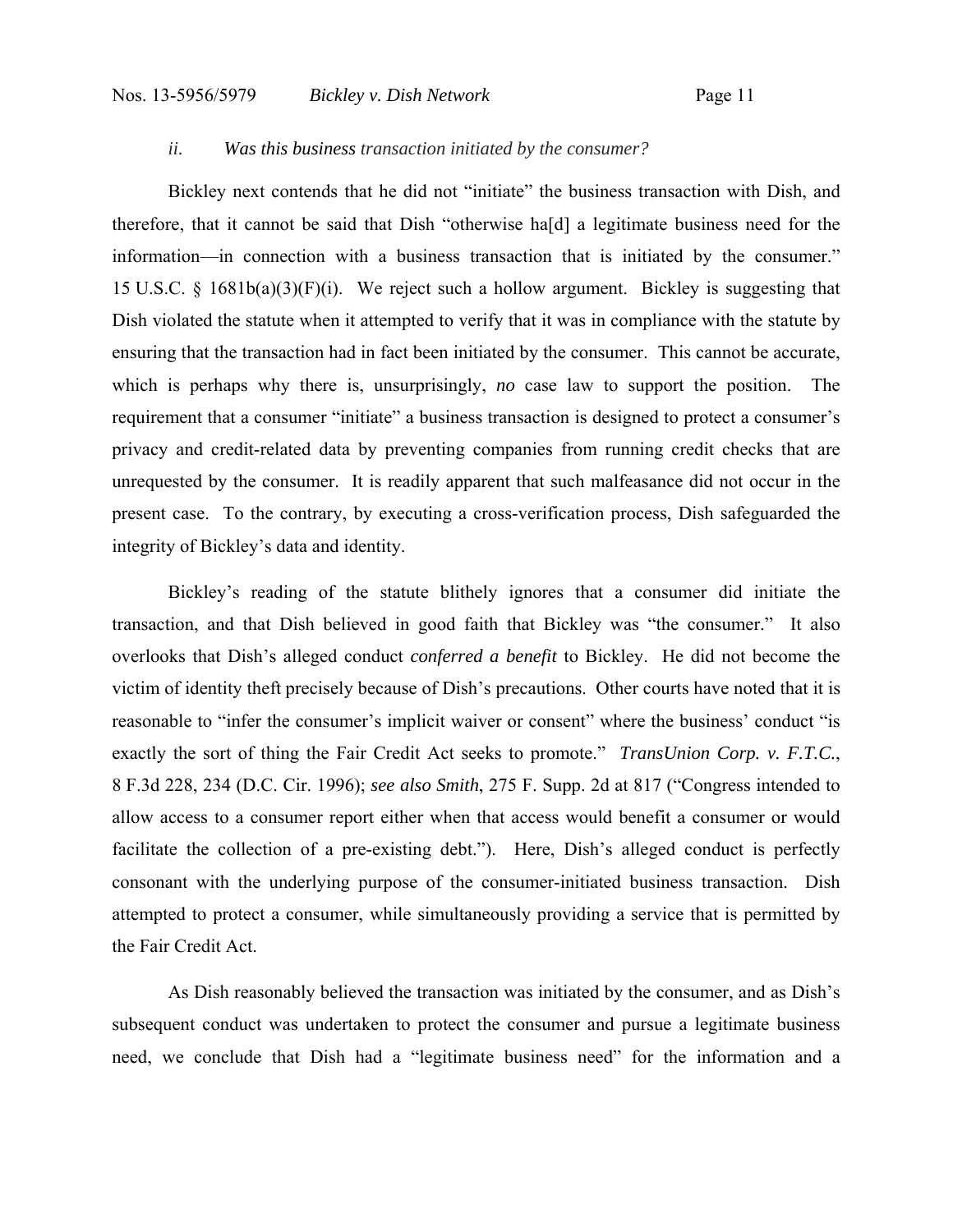"permissible purpose" to obtain Bickley's "consumer report." Thus, we **AFFIRM** the district court's grant of summary judgment on the Fair Credit Act claims.

## 4) *Did the District Court err in entering judgment on the pleadings as to Dish's counterclaim for abuse of process?*

The final question presented is whether the district court erred in entering a judgment on the pleadings as to Dish's abuse-of-process counterclaim. Dish alleges that Bickley lacked good faith in bringing his Fair Credit Act claim and that it was entitled to either a default judgment because Bickley failed to respond, or alternatively, to summary judgment. The district court addressed Dish's counterclaim on the pleadings, not on a motion for summary judgment or on a motion for default. R. 54, Op. & Order at 5, PageID # 570 ("IT IS HEREBY ORDERED that Bickley's Motion for Judgment on the Pleadings is SUSTAINED.") On appeal, our jurisdiction is limited to the "final decisions of the district court of the United States." 28 U.S.C. § 1291. We therefore limit our analysis to whether the district court properly granted Bickley's Rule 12(c) motion to dismiss.

We review a district court's motion for judgment on the pleadings *de novo*. *Commercial Money Ctr., Inc. v. Illinois Union Ins. Co.*, 508 F.3d 327. In assessing the pleadings, we take as true "all well-pleaded material allegations." *United States v. Moriarty*, 8 F.3d 329, 332 (6th Cir. 1993). "The motion [for judgment on the pleadings] is granted when no material issue of fact exists and the party making the motion is entitled to judgment as a matter of law." *Paskvan v. City of Cleveland Civil Serv. Comm'n*, 946 F.2d 1233, 1235 (6th Cir. 1991).

Under Kentucky law, "[t]he essential elements of an action for abuse of process are (1) an ulterior purpose and (2) a willful act in the use of the process not proper in the regular conduct of the proceeding." *Simpson v. Laytart*, 962 S.W.2d 392, 394 (Ky. 1998). In its counterclaim, Dish formulaically repeated these same elements without any additional explanation. "Plaintiff had an ulterior purpose, lacking good faith, for filing this groundless action against Dish Network. In filing an action against Dish Network which he knew was meritless, the Plaintiff acted wilfully and intentional in the use of process not proper in the regular conduct of legal proceedings." R. 34, First Amended Counterclaim, at 8, PageID # 211. The district court rejected Dish's counterclaim after determining that it "consist[ed] of a recitation of the language comprising the